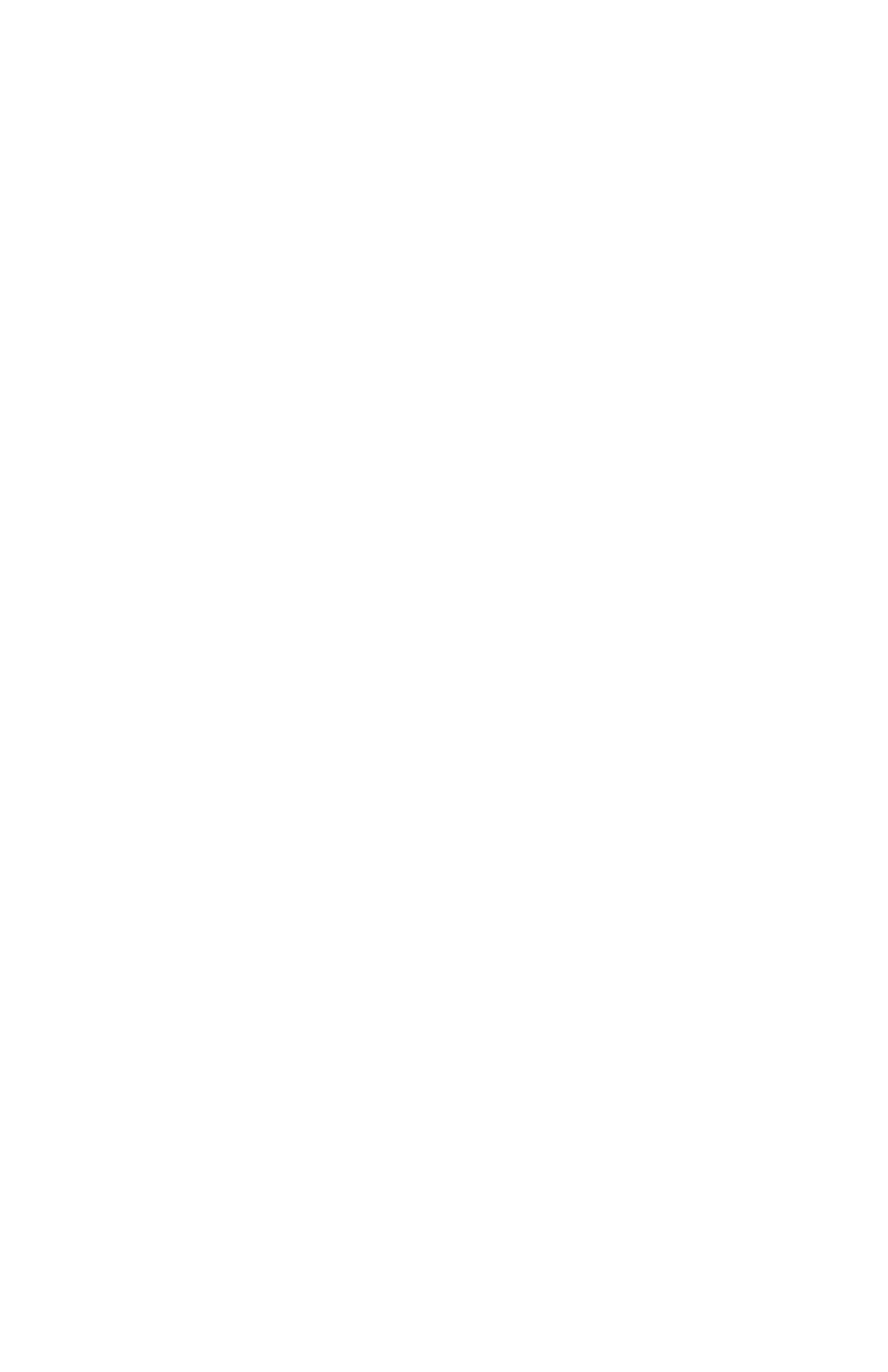# **Product Description & Information**

#### **Package Content:**

• LED backlit Mirror • Screws • Studs



**Warning: Always switch off the electrical supply at the mains during installation and maintenance.**

**Do not switch on the electrical supply at the mains until the end of the installation.**

**Tools you will need:**

 $\longrightarrow$ 

Philips Screwdriver Electronic Driller

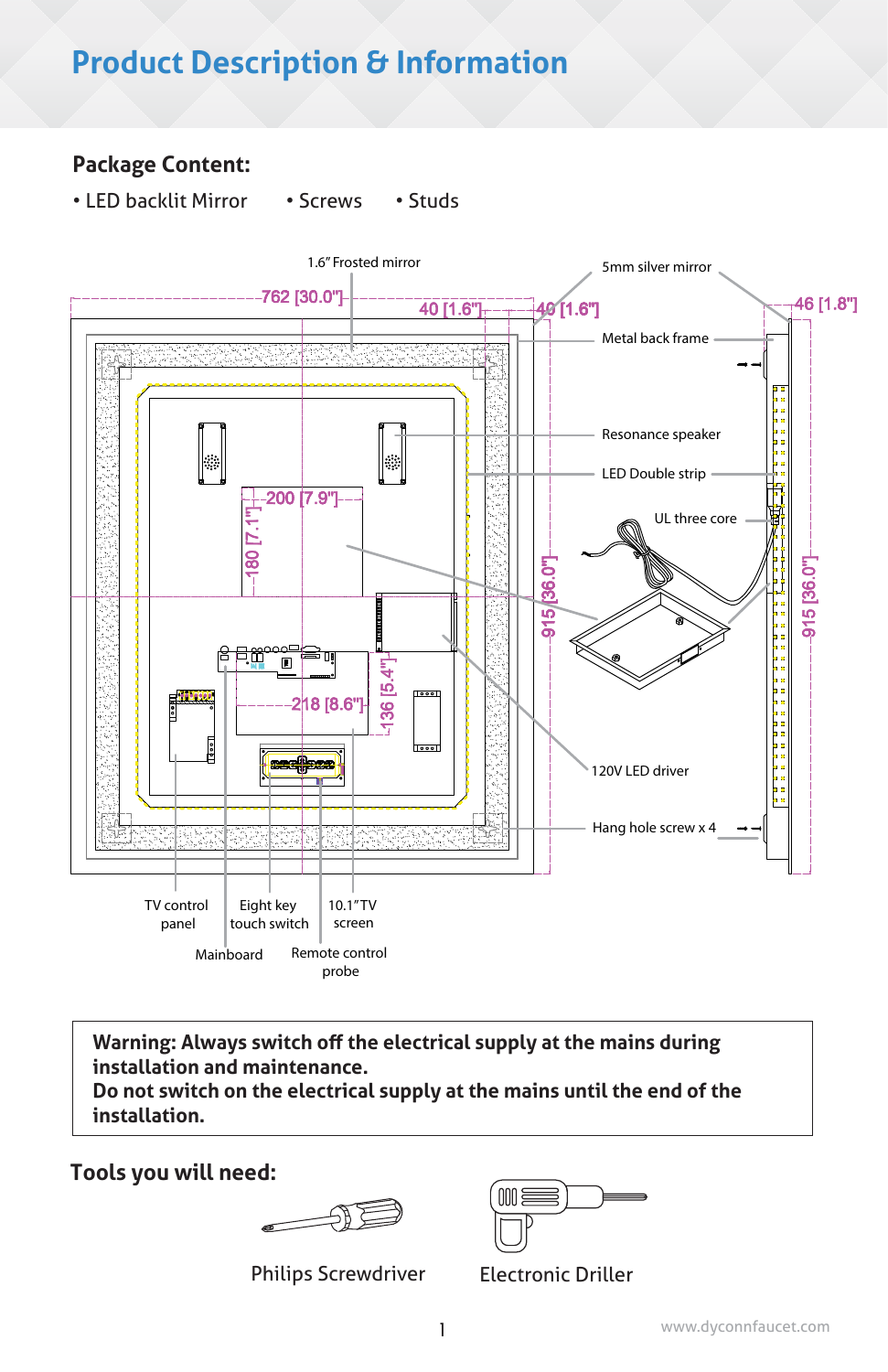#### **Installation Steps**

#### Step 1

1. Mark the desire position on the wall. Drill the hole and secured with the wall stud. This mirror can be hung horizontal or vertical.

1.2. Make sure the screw is secured.



# 員 員

#### Step 2

2. Connect the live, ground and neutral electric wire accordingly.

*Electric wire color code: Black: Live Green: Ground White: Neutral* 

#### Step 3

3. For changing the video source, lifting up the mirror with two hands, select the video source connection cable and connect to your home device cable.



#### Step 4

4. With both hands holding the mirror, hang the mirror accordingly on the wall.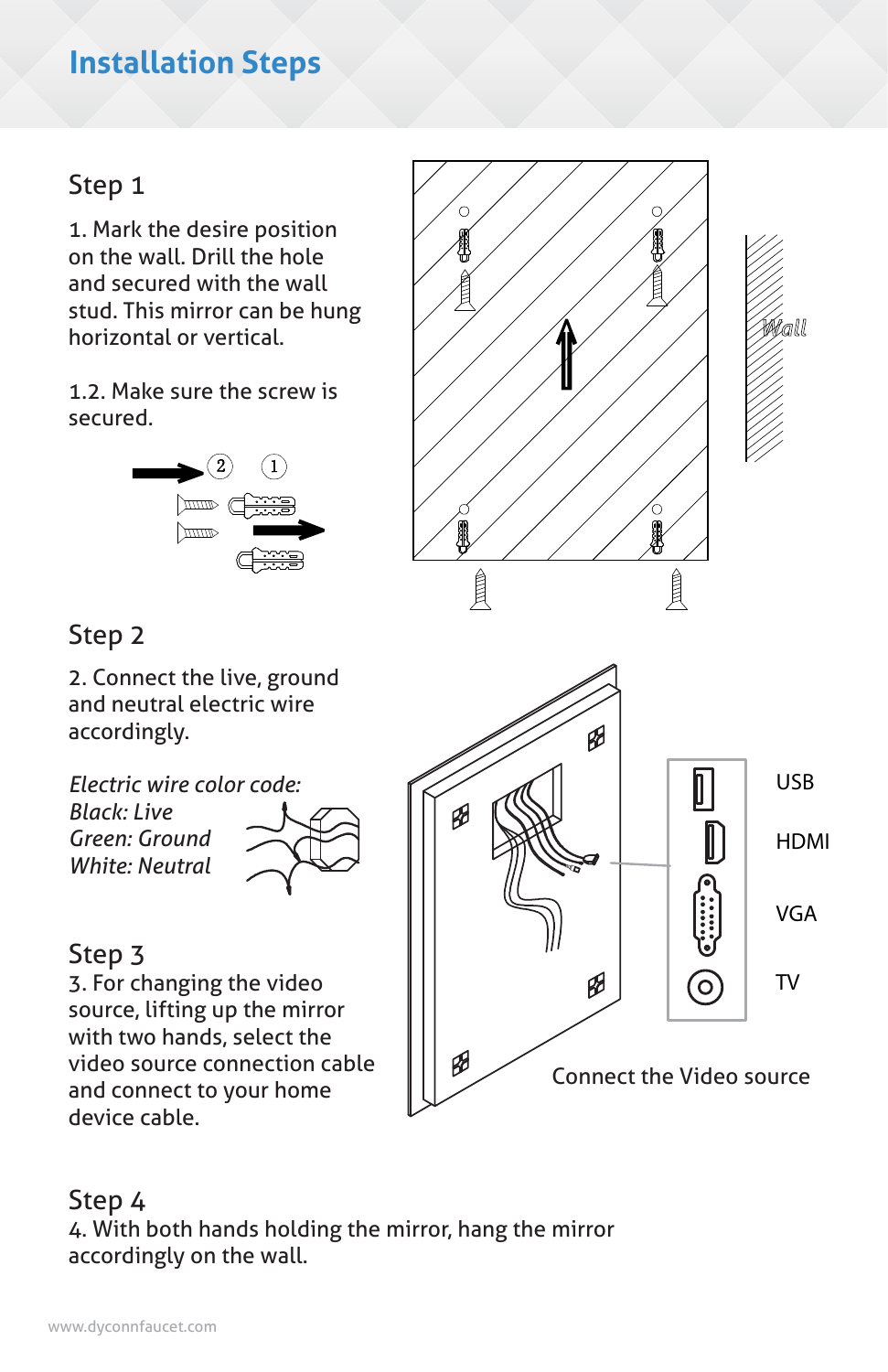# **Mirror TV control**

All Dyconn Faucet TV Mirrors are using the highest quality TV made by AUO. Using the latest vibrating speakers provide the best audio experience along with its high resolution TV, IP44 standard will allows this mirror to be installed in multiple location including bathroom, restaurant & Hotel. With its built in media player this unit can play back multiple media format including videos & Images, turn the unit to a digital signage within a minute.

#### Specification:

| • Cable input mode:<br>• RCA Video Input:<br>• HDMI Input: | PAL & SECAM format<br>PAL, NTSC format, self detect & 3D Filter<br>HDMI 1.3/1.4 version,<br>12 Gray scale 225MHz 1080 P60Hz input signal,<br>HDMI 3D format & 4Kx2K format signal |
|------------------------------------------------------------|-----------------------------------------------------------------------------------------------------------------------------------------------------------------------------------|
| • VGA link:                                                | 1080P, SXGA75Hz & SOG, Support auto color<br>adjustment                                                                                                                           |
| • Built-in Media player:                                   | Pictures, Videos format & Audio formats<br>playback.                                                                                                                              |
| • LED Mirror                                               | On off switch, Standard TV remote                                                                                                                                                 |



#### Remote Control Manual:

|    | On/Off                                  |  | Only for Android version (not TV version) |                          |                              |
|----|-----------------------------------------|--|-------------------------------------------|--------------------------|------------------------------|
|    | Mute volume                             |  | <b>LED Mirror on/off</b>                  |                          | Cable input                  |
|    | <b>RCA Input</b>                        |  | HDMI In/out                               |                          | VGA input                    |
|    | Main menu                               |  | Input signal select                       |                          | <b>Selection arrows</b>      |
| OK | Confirm                                 |  | Return                                    |                          | Volume                       |
|    | Home page<br>(Android version)          |  |                                           | Number keys              |                              |
|    | Fast forward & Rewind<br>(media player) |  | <b>Next or Previous</b><br>(media player) |                          | Play/pause<br>(media player) |
|    | Stop (media player)                     |  | Zoom in/out (Ration adjust)               |                          |                              |
|    | Sleep timer                             |  |                                           | Learning remote function |                              |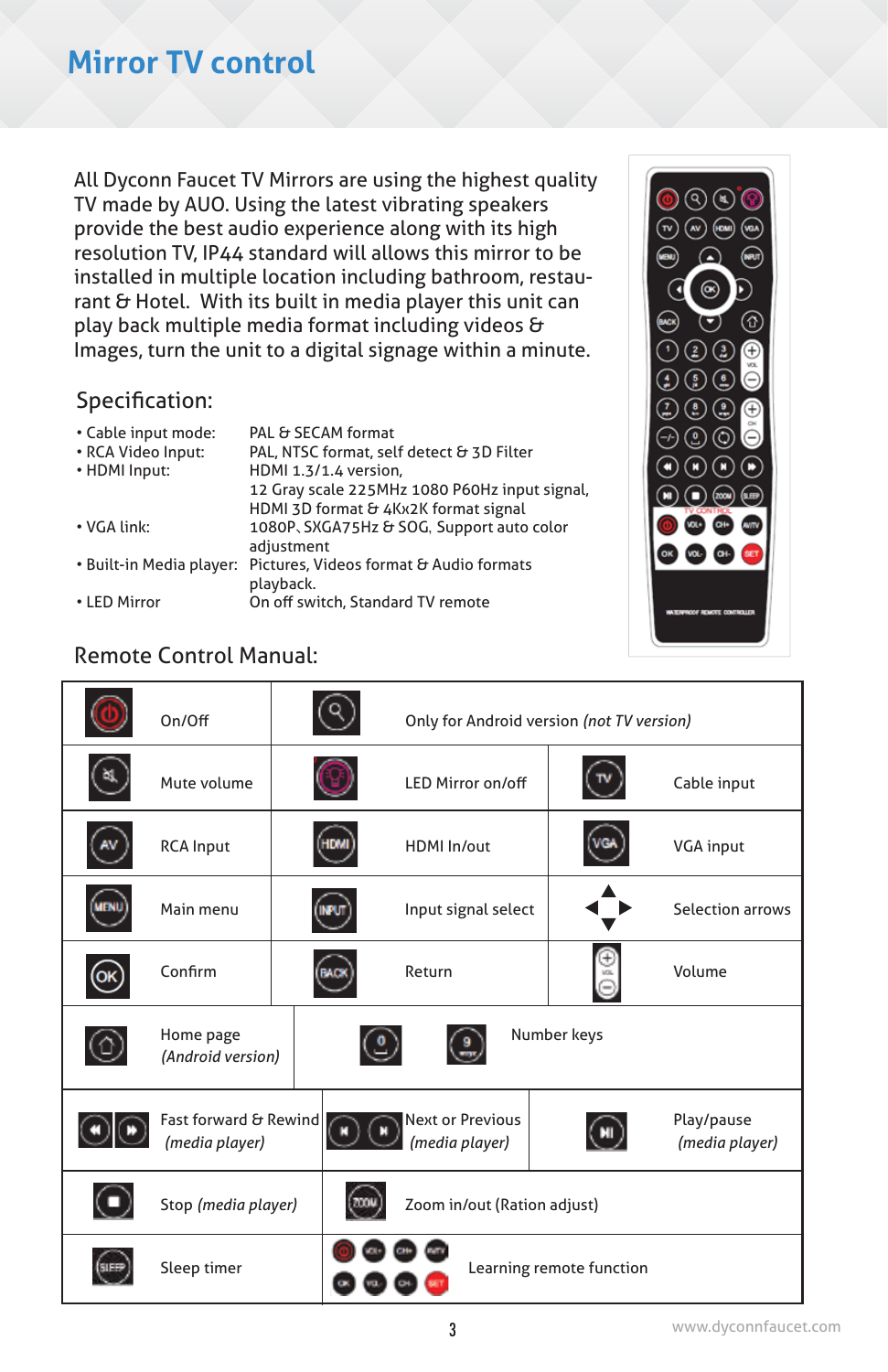#### Display Specification:

| Display Manufacture AUO |                                  |
|-------------------------|----------------------------------|
| Display Size            | 10.1 Inches                      |
| Display area            | 216(H) x 135(V) mm               |
| Display ratio           | 16:10                            |
| Resolution              | 1280 x 800 RGB                   |
| Pixel distance          | $0.0565(H) \times 0.16955(V)$ mm |
| Color                   | 262K. 6-bit                      |
| <b>Brightness</b>       | 350 nits                         |
| Contrast                | 1300:1                           |
| Viewing angle           | 89°/89°/89°/89°(U/D/L/R)         |
| <b>Reacting time</b>    | 25 (Typ.)(Tr+Td) (ms) ms         |
| <b>Backlight type</b>   | <b>WLED</b>                      |
| <b>Backlight life</b>   | 15K Hours                        |
|                         |                                  |

#### Learning step:

- a) Hold SET for more than 3 seconds until the light turns to steady;
- b) Point the learning remote with other remote between 3 to 9 feet;
- c) Press down any button on the Dyconn Remote, the LED should flash rapidly;
- d) Press the button you want to learn from on the other remote, the LED on Dyconn remote should flash 3 times then stay lighted, the function has been learned.
- e) Repeat b-d until all the buttons has been learned
- f) Press set to complete or leave the remote without any operation for 30 seconds, the LED light will go off.

| <b>File Extension Container</b> |                               | <b>Video Codec</b>                                                                                                         | <b>SPEC</b>       | <b>Bit Rate</b> | Profile                                                                                                                                  | <b>Remark</b>                                                              |
|---------------------------------|-------------------------------|----------------------------------------------------------------------------------------------------------------------------|-------------------|-----------------|------------------------------------------------------------------------------------------------------------------------------------------|----------------------------------------------------------------------------|
| Dat, mpg, mpeg                  | MPG, MPEG                     | MPEG1,2                                                                                                                    | 1080P@30fps       | 20Mbit/sec      | Main Profile                                                                                                                             | *MPEG4:                                                                    |
| Ts, trp, tp, m2ts               | MPEG2-TS                      | MPEG2, H.264                                                                                                               | 1080P@30fps       | 20Mbit/sec      | H264:Main<br>Profile and<br>High Profile<br>@Level4.0<br>MPEG2:MP@HL                                                                     | GMC is not<br>supported<br>*Can't pass<br><b>DivX</b><br>HD/DivX+<br>Cert. |
| vob                             | MPEG2-PS                      | MPEG <sub>2</sub>                                                                                                          | 1080P@30fps       | 20Mbit/sec      | MPEG2:MP@HL                                                                                                                              |                                                                            |
| Mp4                             | Mp4                           | MPEG4 DivX3.11,<br>DivX4.12, DivX5.x,<br>DivX6, Xvid1.00,<br>XviD1.01, Xvid1.02,<br>Xvid1.03.<br>Xvid1.10-beta1<br>/2H.264 | 1080P@30fps       | 20Mbit/sec      | H264:Main<br>Profile and<br><b>High Profile</b><br>@Level4.0<br>MPEG4:Simple<br>Profile and<br><b>Advanced Simple</b><br>Profile @Level5 |                                                                            |
| Rm, rmvb                        | RMVB, RM                      | Rm codec                                                                                                                   | 1080P@30fps       | 20Mbit/sec      | RV8, RV9, RV10                                                                                                                           |                                                                            |
| mkv                             | <b>MKV</b>                    | H.264, MPEG1,2,4                                                                                                           | 1080P@30fps       | 20Mbit/sec      | H264:Main<br>Profile and<br><b>High Profile</b><br>@Level4.0<br>MPEG4:Simple<br>Profile and<br><b>Advanced Simple</b><br>Profile@Level5  |                                                                            |
| Motion JPEG                     | AVI, MOV                      | <b>JPEG</b>                                                                                                                | 640x480<br>@30fps | 10Mbit/sec      |                                                                                                                                          |                                                                            |
| Asf, wmv                        | ASF<br>(Revision<br>01.20.03) | VC <sub>1</sub>                                                                                                            | 1080P@30fps       | 20Mbit/sec      | <b>Advanced Profile</b><br>@Level3 Simple<br>Profile and Main<br>Profile                                                                 |                                                                            |
| Flv/swf                         | Flash<br>formats              | Sorenson H.263                                                                                                             | 1080P@30fps       | 20Mbit/sec      | H264: Main Profile<br>and High Profile<br>@Level4.0                                                                                      |                                                                            |

#### Support Video format: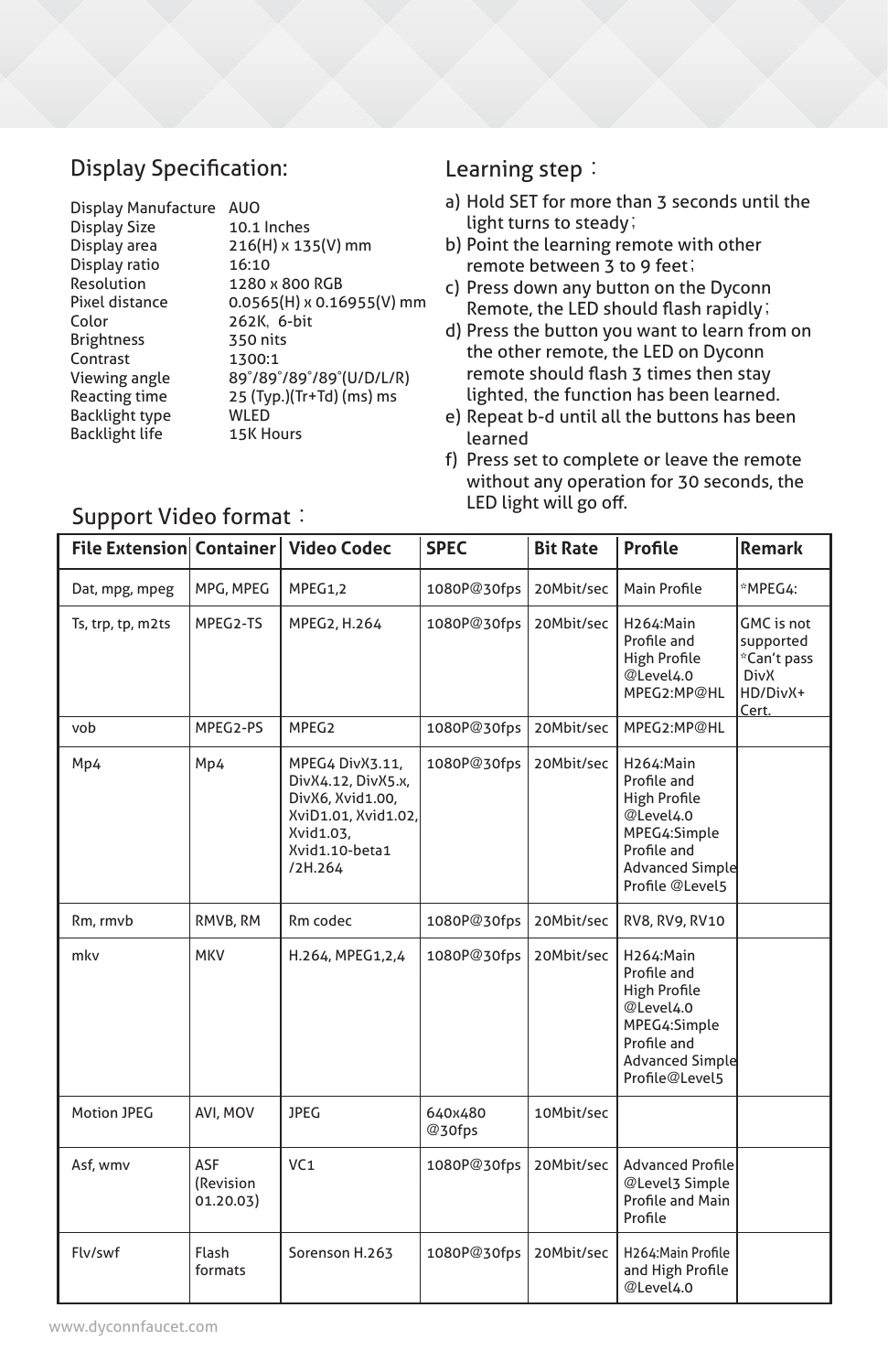# Support audio format:

| <b>Audio Codec</b> | <b>File Extension</b>               | <b>Bit Rate</b>                                                      | <b>Remark</b>                                                    |
|--------------------|-------------------------------------|----------------------------------------------------------------------|------------------------------------------------------------------|
| MPEG1 Layer2       | MP <sub>3</sub>                     | 32Kbps~448Kbps(Bit rate)<br>32KHz~48KHz(Sampling rate)               |                                                                  |
| MPEG1 Layer3       | MP <sub>3</sub>                     | 32Kbps~320Kbps(Bit rate)<br>32KHz~48KHz(Sampling rate)               |                                                                  |
| AC <sub>3</sub>    | N/A<br>(work with video files only) | 32Kbps~640Kbps(Bit rate)<br>32KHz,44.1KHz,48KHz(Sampling rate)       |                                                                  |
| AAC, HEAAC         | M4A/AAC                             | 24Kbps~38Kbps(Bit rate)<br>8KHz~48KHz(Sampling rate)                 |                                                                  |
| <b>WMA</b>         | WMA/ASF                             | Bitrate:128bps~320Kbps<br>Sampling Rate:8KHz~48Khz                   |                                                                  |
| <b>WMA Pro</b>     | WMA/ASF                             | Bitrate:<768kbps<br>Sampling rate:~96KHz                             | WMA10 Pro<br>(up to $5.1$<br>channels,<br>96KHz).<br>No LBR mode |
| OGG                | vorbis                              | <b>Bitrate:free format</b><br>Sample rate:~48KHz                     | *only support<br>stereo<br>decoding                              |
| DTS(DMP)           | With video files or way file        | Bitrate:<1.5Mbps<br>Sample rate:~48KHz                               |                                                                  |
| <b>LPCM</b>        | N/A<br>(work with video files only) | Bitrate:64Kbps~1.5Mbps<br>Sampling Rate:8KHz~48Khz                   |                                                                  |
| IMA-ADPCM/         | N/A                                 | Bitrate: 384Kbps                                                     |                                                                  |
| MS-ADPCM           | (work with video files only)        | Sampling Rate:8KHz~48Khz                                             |                                                                  |
| G711A/mu-law       | N/A<br>(work with video files only) | Bitrate:64~128Kbps<br>Sampling Rate:8KHz                             |                                                                  |
| LBR(cook)          | N/A<br>(work with video files only) | Bitrate:64Kbps~128Kbps<br>Sampling Rate: 8KHz, 11.025KHz,<br>44.1KHz |                                                                  |

# Support images format:

| Image       | <b>Photo</b>  | <b>Resolution</b> | <b>Required</b><br>(Mstar suggest) | Remark<br><b>DRAM</b> size<br>(Mbytes) | Width             | Height | <b>Bytes</b> |
|-------------|---------------|-------------------|------------------------------------|----------------------------------------|-------------------|--------|--------------|
| <b>JPEG</b> | Base-line     | 15360 x 8704      | 3.96                               | Depends on<br>(1920x8)<br>x 1088x8)    | 15360<br>RAM size | 8640   | 4147200      |
|             | Progressive   | 1024x768          | 6.00                               |                                        | 1024              | 768    | 6291456      |
| <b>PNG</b>  | Non-interlace | 9600x6400         | 3.66                               |                                        | 9600              | 6400   | 3840000      |
|             | interlace     | 1200x800          | 3.66                               |                                        | 1200              | 800    | 3840000      |
| <b>BMP</b>  |               | 9600x6400         | 3.66                               |                                        | 9600              | 6400   | 3840000      |

Note: Jpeg support up to 16360 x16360